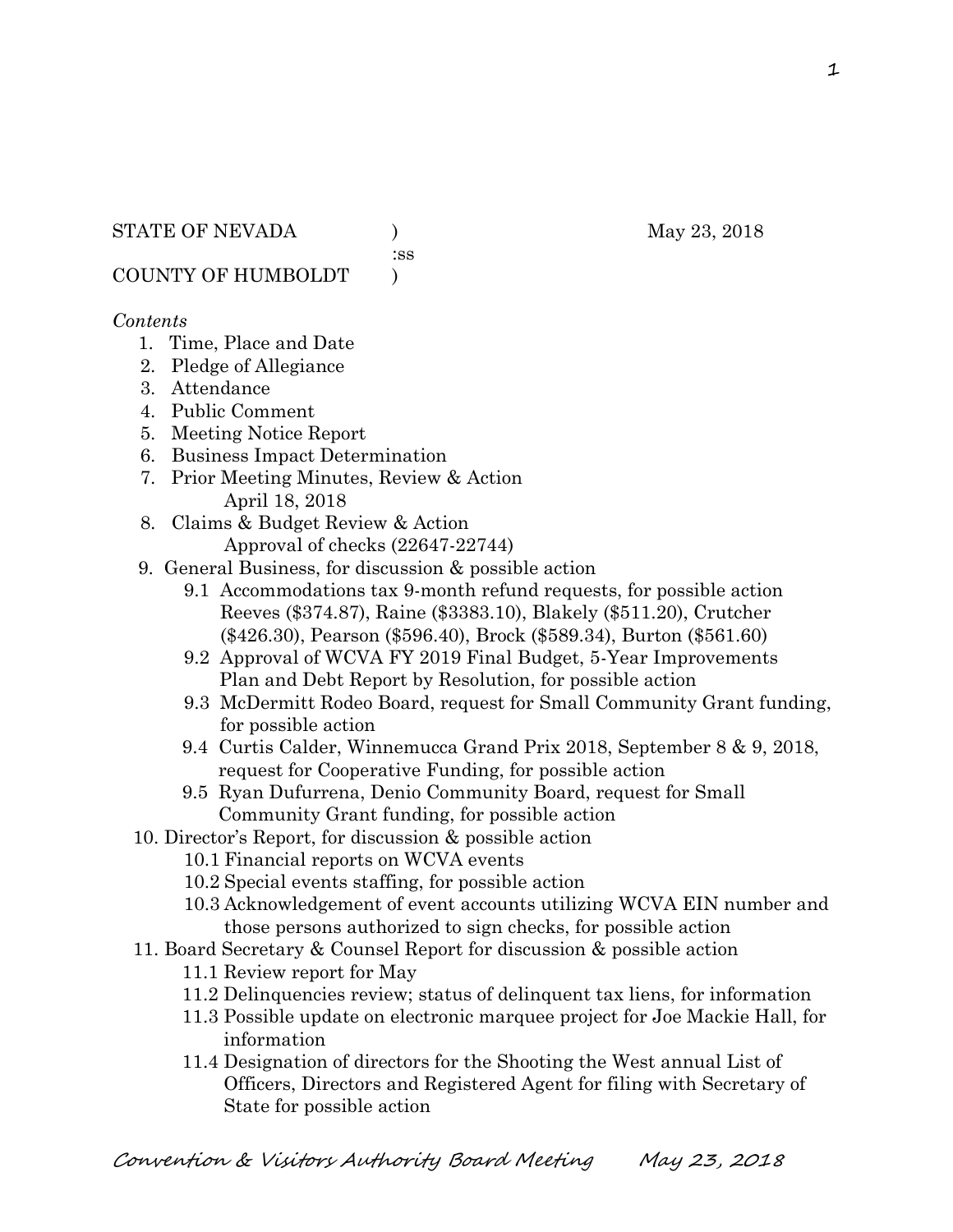- 11.5 2018-2019 Final budget hearing
- 11.6 WEC Event Center Sound Retrofit
- 11.7 Joe Mackie Hall exterior project
- 12. Board Administrator Report, for discussion & possible action 12.1 Financial reports, for discussion
- 13. Other Reports
- 14. Next Meeting Date
- 15. Adjournment

#### **MINUTES, MAY 23, 2018**

- **1. Time, Place and Date.** The Winnemucca Convention and Visitors Authority met in regular session in full conformity with the law at the Winnemucca Convention Center, West Hall, Winnemucca, Nevada at 4:00 pm on Wednesday, May 23, 2018 with Chairman Terry Boyle presiding.
- **2. Pledge of Allegiance.**
- **3. Attendance.** *Convention and Visitors Authority Board Officials Present:*

| Terry Boyle     | Chairman and Motel Representative      |  |
|-----------------|----------------------------------------|--|
| Brian Stone     | Vice Chairman and Hotel Representative |  |
| John Arant      | Business Representative                |  |
| Ron Cerri       | County Representative                  |  |
| Bill Macdonald  | Secretary and Counsel                  |  |
| Kendall Swensen | Board Administrator                    |  |
|                 |                                        |  |

*Convention and Visitors Authority Board Officials Absent:*  Jim Billingsley Treasurer and City Representative

*Staff Members Present:*  Kim Petersen Director Shelly Noble Administrative Clerk

*Staff Members Absent:*  None

*Others Present:* 

 Ryan Dufurrena Denio Community Board Curtis Calder Gold Diggers M/C Club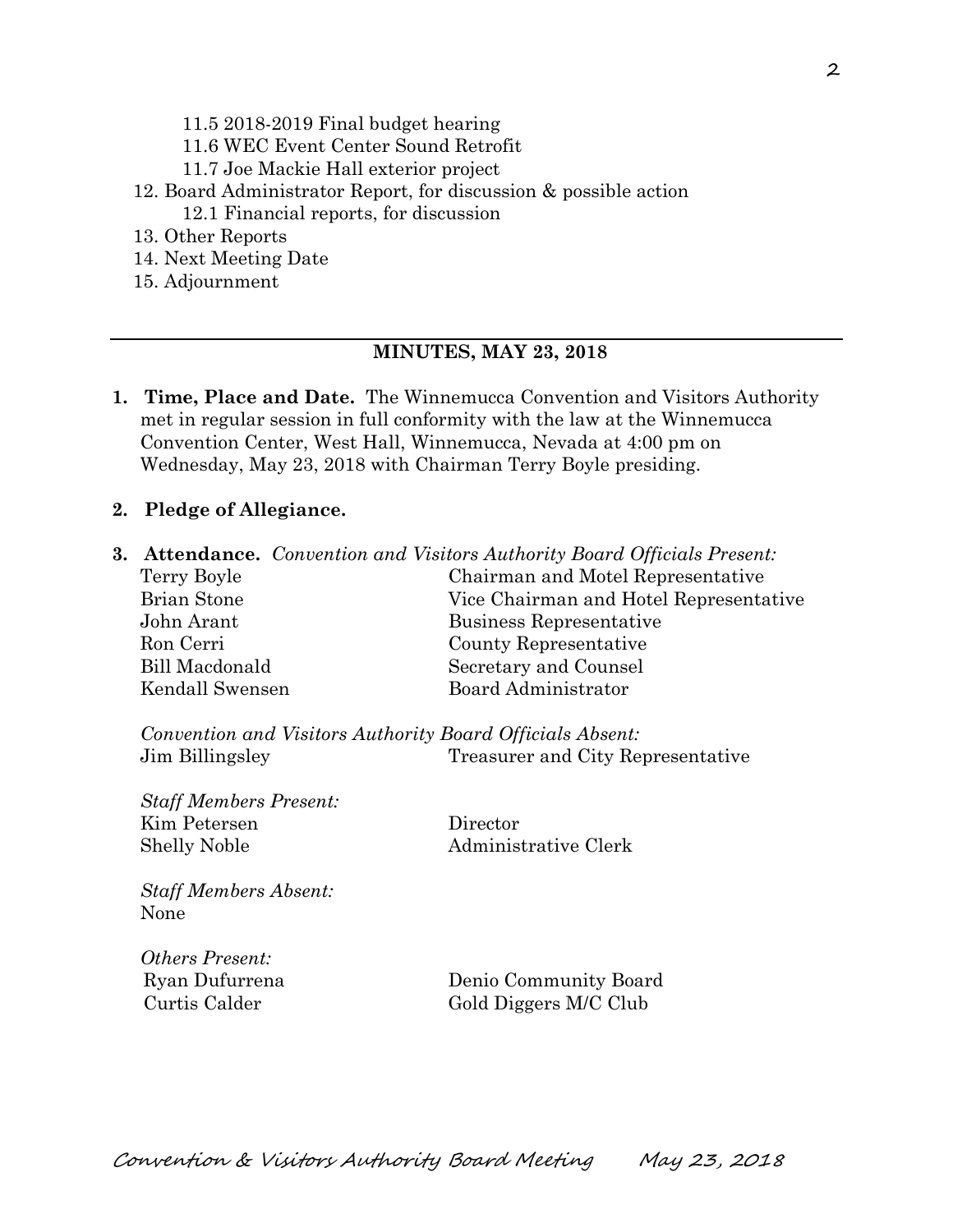### **4. Public Comment**

Kim wanted to inform the board about the progress in replacing the flag on Potato Road since local officials and members of this board have received calls on why there has been no flag flying for several weeks. About a month ago the cable on the pole broke and the flag was returned to the Convention Center. This pole has an interior cable that has to be special ordered and Kim placed the order immediately. The cable arrived this week and YESCO is scheduled to bring their large bucket truck to the pole tomorrow. Enoc Gaitan, Humboldt County Buildings & Grounds Supervisor, will assist with installing the cable and the flag should be up in time for the Memorial Day holiday weekend.

#### **5. Meeting Notice Report.**

Chairman Boyle reported that notice, including meeting agenda, was posted by Shelly Noble by 9:00 am Friday, May 18, 2018 at Humboldt County Library, Court House, Post Office, City Hall and Convention Center West Hall. No persons have requested mailed notice during the past six months.

**6. Business Impact Determination.** Chairman Boyle asked whether any agenda item proposes the adoption by the city or by the county or by the WCVA of any rule, including any ordinance or resolution which would impose, increase or change the basis for the calculation of a fee that is paid in whole or in substantial part by businesses, which would impose a direct and significant economic burden upon a business or directly restrict the formation or expansion of a business, pursuant to NRS Chapter 237? The Chairman called for board or public input thereon; there was none. Action will be taken.

 *Ron Cerri made a motion that there appears to be no business impacting fee matter on today's agenda. The motion carried, 4-0.* 

#### **7. Minutes, Review & Action**

Prior meeting minutes of April 18, 2018. *Brian Stone made a motion to accept the minutes of the April 18, 2018 meeting. Motion carried, 3-0.* John Arant abstained because he was not present at that meeting.

**8. Claims, Review & Action** The following claims were submitted for payment and approved on May 23, 2018:

| <b>BANK ACCOUNT</b> | <b>CHECK NUMBERS</b> | <b>AMOUNT</b> |
|---------------------|----------------------|---------------|
| Nevada State Bank   | 22647-22744          | \$326,699.41  |

*John Arant made a motion to approve all claims as submitted. The motion carried, 4-0.*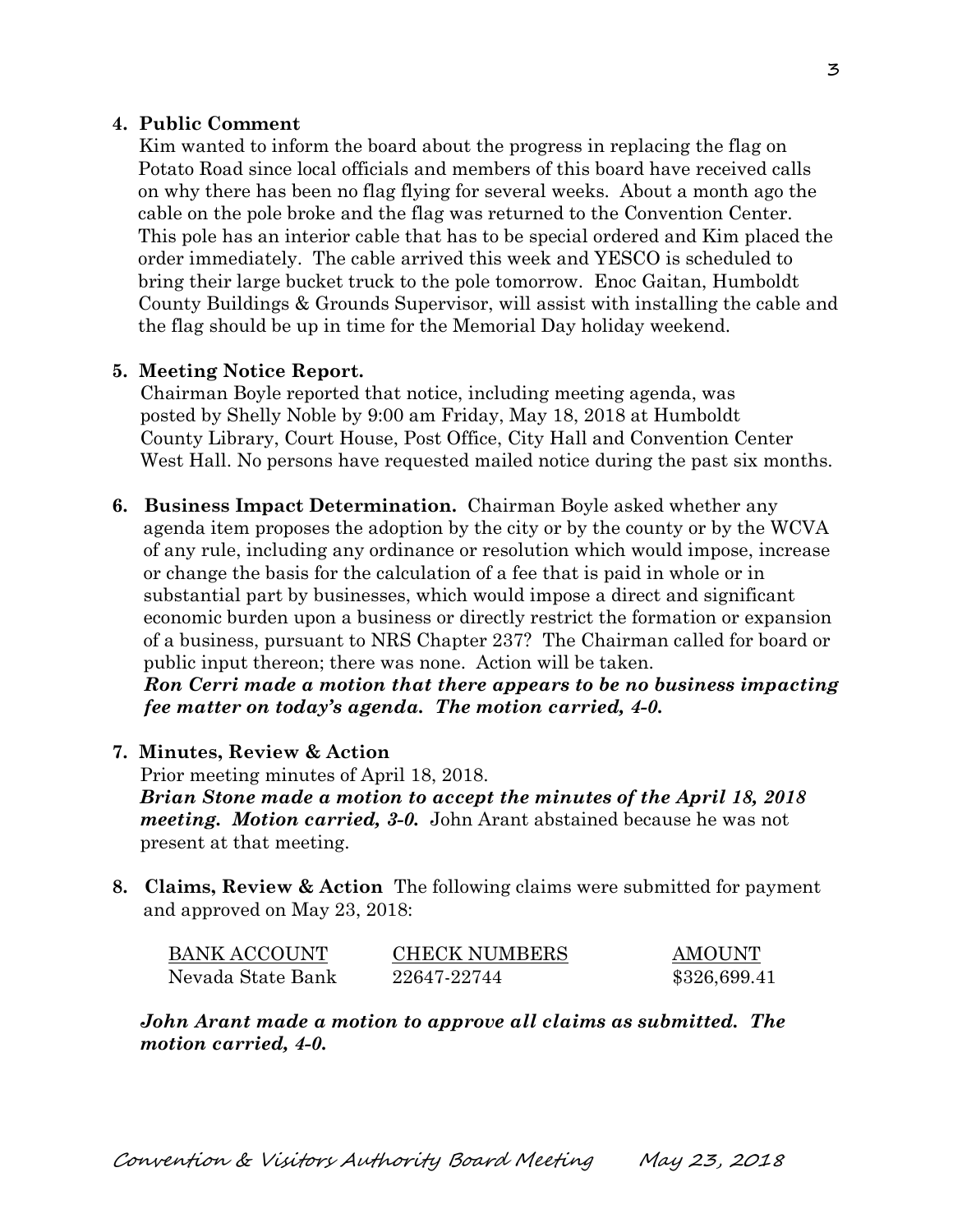**9. General Business, for discussion & possible action** 

**9.1 Accommodations tax 9-month refund requests, for possible action** 

**Reeves (\$374.87), Raine (\$383.10), Blakely (\$511.20), Crutcher (\$426.30), Pearson (\$596.40), Brock (\$589.34), Burton (\$561.60)** 

*Terry Boyle made a motion to approve the accommodation tax 9-month refunds for Brandon Reeves (\$374.87), Lorrie Raine (\$383.10), Steve Blakely (\$511.20), Darryl Crutcher (\$426.30), Delora Pearson (\$596.40), Norris Brock (\$589.34), Michael Burton (\$561.60). Motion carried, 4-0.*

### **9.2 Approval of WCVA FY 2019 Final Budget, 5-Year Improvements Plan and Debt Report by Resolution, for possible action**

Kendall presented copies of the final 2019 budget and the WCVA Debt Report to the board members. The form that Kendall is required to complete and submit to the state for capital projects is being changed by the Department of Taxation and so he cannot submit our report until the form is available. When he is able to complete the new form, Kendall will include the following capital projects:

- West Hall electronic marquee
- Joe Mackie Hall façade retrofit and electronic marquee
- West Hall carpet
- HVAC renovation, West Hall & Joe Mackie Hall
- Our portion of WEC Sound System retrofit

There are only two changes made to the final budget from the 2019 WCVA tentative budget that was approved in February. These changes are an increase to capital projects (amount increased from \$300,000 to \$500,000) and an increase in the amount allocated to the county from room tax collections (amount increased from \$330,000 to \$380,000). All other amounts are to remain unchanged. *Ron Cerri made a motion to accept the resolution accepting the WCVA FY 2019 Final Budget as presented. Motion carried, 4-0.* Board members signed copies of the 2019 final budget that will be submitted to the Nevada Department of Taxation and distributed to other appropriate agencies.

## **9.3 McDermitt Rodeo Board, request for Small Community Grant funding, for possible action**

The Rodeo Board, with approval from the McDermitt Community Board, is requesting \$5,000 from the Small Community Grant funding which will be used to make improvements to their rodeo grounds. This use of funds is consistent with our guidelines. *Ron Cerri made a motion to approve a \$5,000 Small Community Grant to the McDermitt Rodeo Board to be used for improvements to their rodeo grounds. Motion carried, 4-0.*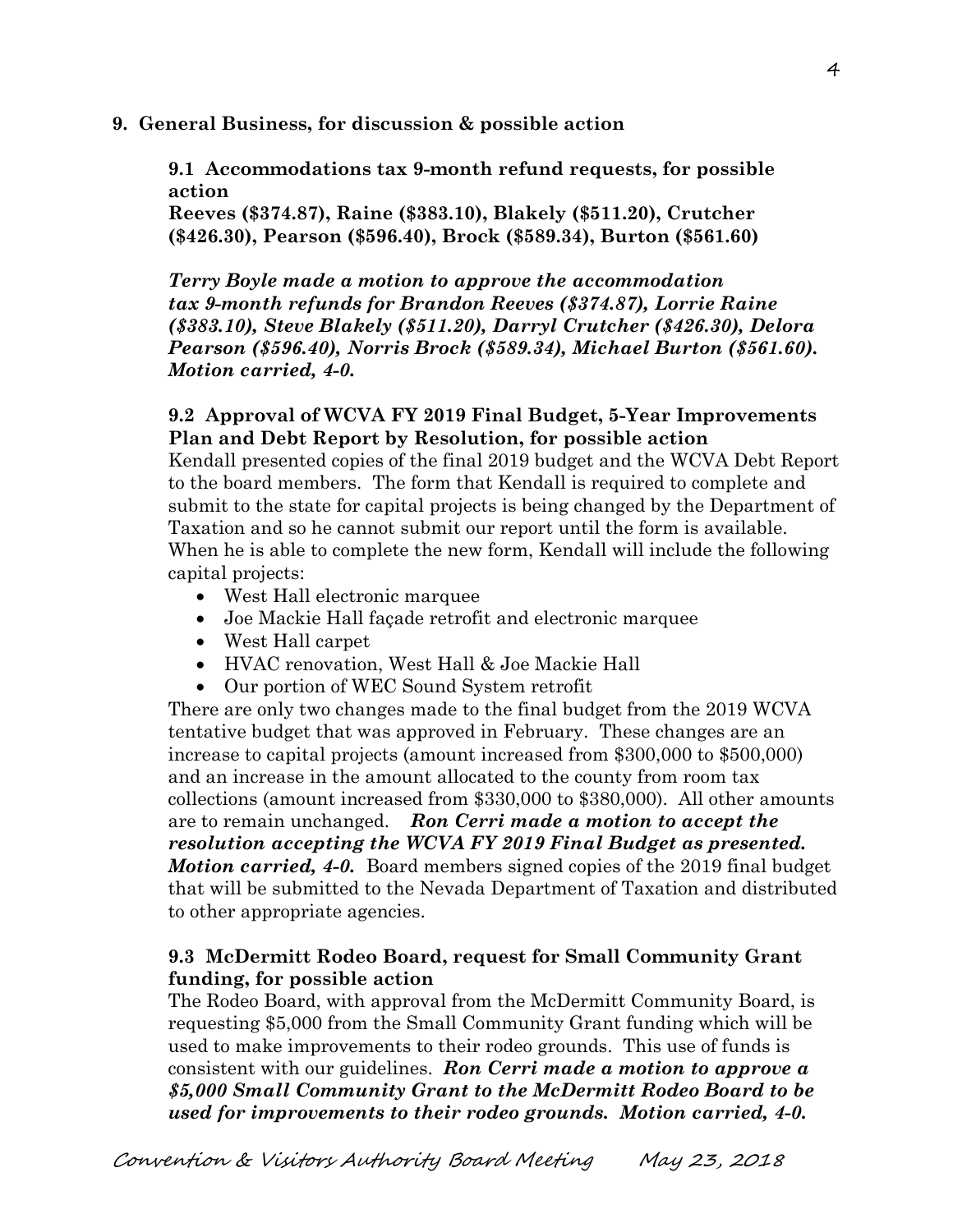### **9.4 Curtis Calder, Winnemucca Grand Prix 2018, September 8 & 9, 2018, request for, request for Cooperative Funding, for possible action**

Curtis Calder of Elko stated that the Winnemucca Grand Prix is an off road race produced by the Gold Diggers Motorcycle Club out of Elko. They produce this race every year at different locations. They have held it here in the past but have not returned to Winnemucca in quite a while. The main race is on Sunday and is a 35 mile loop north of town on the old highway, next to Winnemucca Mountain Road. There is also a shorter race that takes place on Saturday. They have secured almost all of the necessary permits from the BLM and expect to have all of those in place within 30 days. Today's request is for \$1,500 to cover the cost of having an ambulance on site at the staging area. *Brian Stone made a motion to approve a \$1,500 grant to be used for ambulance services during the Winnemucca Grand Prix 2018, September 8 & 9, 2018. Motion carried, 4-0.*

## **9.5 Ryan Dufurrena, Denio Community Board, request for Small Community Grant funding, for possible action**

Ryan is here to request their 2018 allocated funds of \$4,000 which will be used to purchase livestock panels for the community roping arena. The new panels will create a smaller arena for use by community youth. *John Arant made a motion to approve a \$4,000 Small Community Grant to the Denio Community Board to be used to purchase livestock panels for the community roping arena. Motion carried, 4-0.* 

### **10. Director's Report.**

### **10.1 Financial reports on WCVA events**

The bank reconciliations for Ranch Hand Rodeo and Tri-County Fair were included in the board packets for review.

### **10.2 Special events staffing, for possible action**

Kim prepared a memo outlining his proposal for creating a new position, hired through Manpower, along with a job description. Currently, our staff is kept busy with existing events and with the recent addition of horseshoe and archery tournaments, we have been understaffed and had to utilize Holly from the fairgrounds in order to facilitate these events. This person will help with a variety of events all year long, including Shooting the West, now that it is being produced again by WCVA. In the past, we have utilized temporary employees for various events but this requires training for each event. The goal would be for this person to have the knowledge to assist and facilitate these events year after year. Board members asked about this possibly working into a permanent position with the County. Kim is hopeful that with the right person performing the various tasks required over time, that he could justify the addition of an additional person to assist with special events.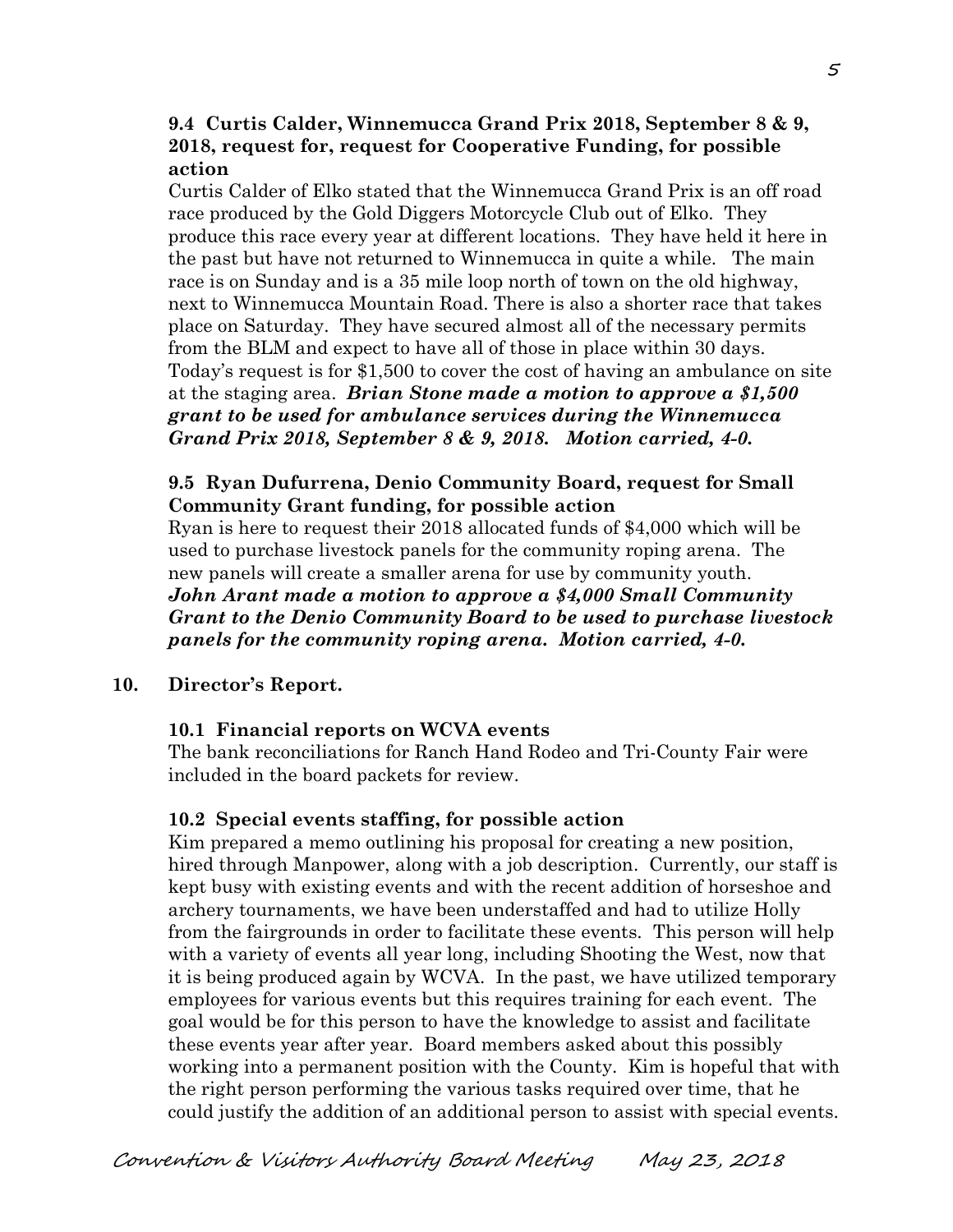For quite some time our existing offices have been at capacity with no work space for special projects. If this position is supported by the board, Kim plans to convert part of one of the 3rd floor storage rooms in Joe Mackie Hall into offices and work space for Michelle Urain and the new special events employee. *John Arant made a motion authorizing Kim Petersen to begin the process of hiring an Assistant Special Events Coordinator to facilitate events sponsored by WCVA. This person would be hired through Manpower. Motion carried, 4-0.*

**10.3 Acknowledgement of event accounts utilizing WCVA EIN and those persons authorized to sign checks, for possible action**  Board members received an updated list of bank accounts utilizing the WCVA EIN and listing the people who are authorized to sign checks on these accounts. A lot of our events have their own checking accounts and a few years ago the county did not want to be responsible for these small accounts so they were put under WCVA. With changes in board members Kim just

wanted everyone to be familiar with these accounts that they are responsible

- for. There accounts are:
	- WCVA General Fund account, Nevada State Bank
	- WCVA Petty Cash account, Nevada State Bank
	- Ranch Hand Rodeo, Washington Federal
	- Tri-County Fair & Stampede, USBank
	- Winnemucca Labor Day Rodeo, Washington Federal

## **11. Secretary and Counsel, Monthly report, for discussion & possible action**

## **11.1 Review report for May, for information**

Bill's report was included in the meeting packets available online. Today's Business Impact Determination is different than the one we've acknowledged in the past. After doing some research, Bill discovered that this impact only applies to fee changes, not other concerns that might impact businesses. For that reason, he changed the wording on this agenda item.

## **11.2 Delinquencies review; status of delinquent tax liens, for information**

No report.

## **11.3 Possible update on electronic marquee project for Joe Mackie Hall, for information**

No report.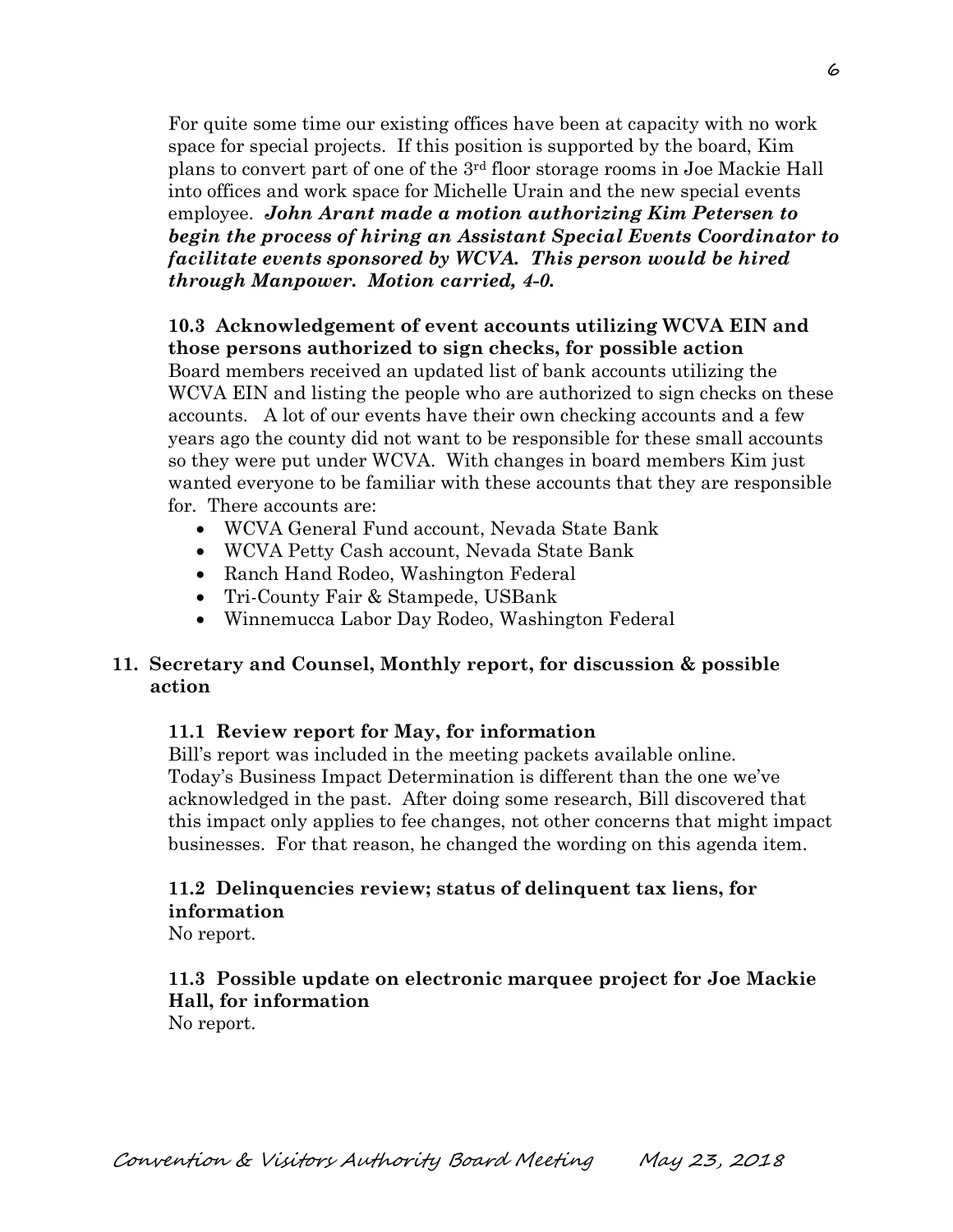## **11.4 Designation of directors for the Shooting the West annual List of Officers, Directors, and Registered Agent for filing with Secretary of State for possible action**

Bill is working on this filing and will get it completed and filed with the state.

## **11.5 2018-2019 Final budget hearing**

See item 9.2.

# **11.6 WEC Event Center Sound Retrofit**

See item 13.1

## **11.7 Joe Mackie Hall exterior project**

With the latest campground/stall project at the Winnemucca Events Complex, Kim and Bill have not been able to dedicate any time to work on this. It is still an important project that they will address in the near future.

## **12. Board Administrator.**

## **12.1 Financial Reports, for discussion**

Room tax cash collections are up \$17,000 this month from the same period in 2017.

## **13. Other reports**

## **13.1 WEC Sound System retrofit**

Kim reported that preparing specs for this project has become very difficult since he is not an expert and the individuals he has spoken with give conflicting information. Kent Maher suggested that the write up the specs stating what we want the end result to be and let the companies best decide how to accomplish this. He will continue to get as much information as he can to get these specs done soon.

## **13.2 Paradise Valley Run-A-Mucca Bar-be-que**

We received a call today that the water at the park in Paradise Valley, where the bar-be-que is held, was tested and is not potable. It cannot be used for anything at the bar-be-que that involves food, including hand washing. We have ordered bottled water and will have to transport it out to that location.

## **13.3 WEC campground/stall project**

Kim reported that 100 sewer hookups have been installed. The only obstacle to an on-time completion in time for SSIR, at this point, is NV Energy. They did not have any inspections scheduled until July and are questioning some of the previous work that was completed when the last phase of campsites was installed. Kim is meeting with their representatives tomorrow to try to resolve these issues.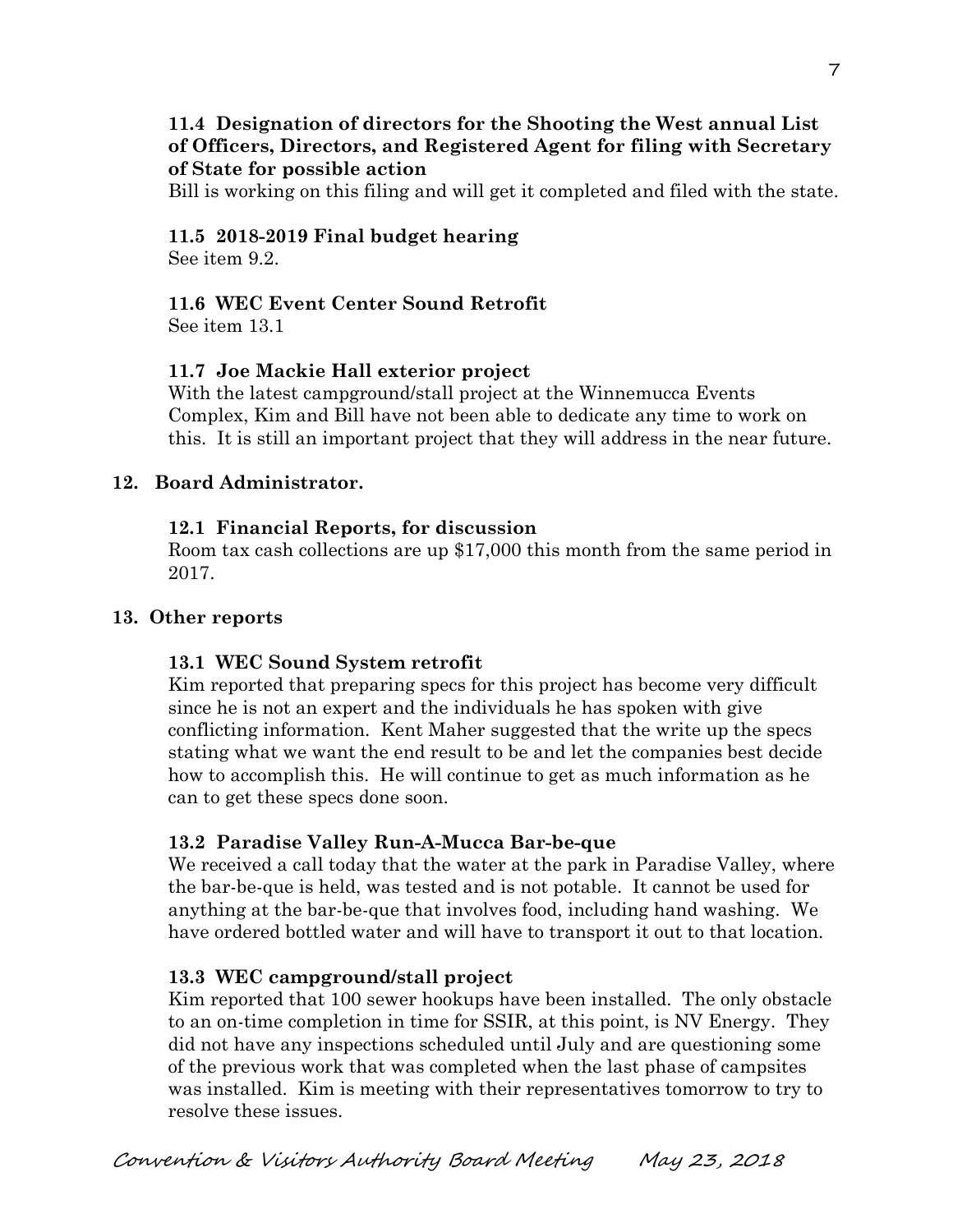### **13.4 Town House Motel**

Kendall met with the new owner of the Town House to perform an audit and make sure he was calculating his monthly room tax correctly. Mr. Singh Dhillon miscalculated a couple of months of his tax so these corrections will be made with Kendall's assistance.

### **13.5 Tram**

While in Alaska recently, Kim saw a tram in Ketchikan that went to the top of a mountain. He thought it would be a fun idea to have one here going to the top of Winnemucca Mountain.

#### **13.6 Carson City downtown improvements**

While spending a considerable amount of time in Carson City recently, John noticed many improvements that have been made to their downtown. These kinds of improvements would really update our downtown here in Winnemucca and make it more attractive. After some investigating, he discovered that a lot of it was accomplished with grant funding. He will try to find out what kind of grants and more information about the funding process.

**14. Public Comment** 

None.

**15. Regular Business. Next Meeting. The Board confirmed the next regular meeting date of Wednesday, June 20, 2018, 4:00 pm.** 

### **16. Adjourn.** *Ron Cerri made a motion to adjourn this meeting. Motion carried, 4-0.*

The meeting was adjourned to the next regular meeting, or to the earlier call of the Chairman or to the call of any three (3) members of the Board on three (3) working days notice.

Respectfully submitted,

Shelly Noble